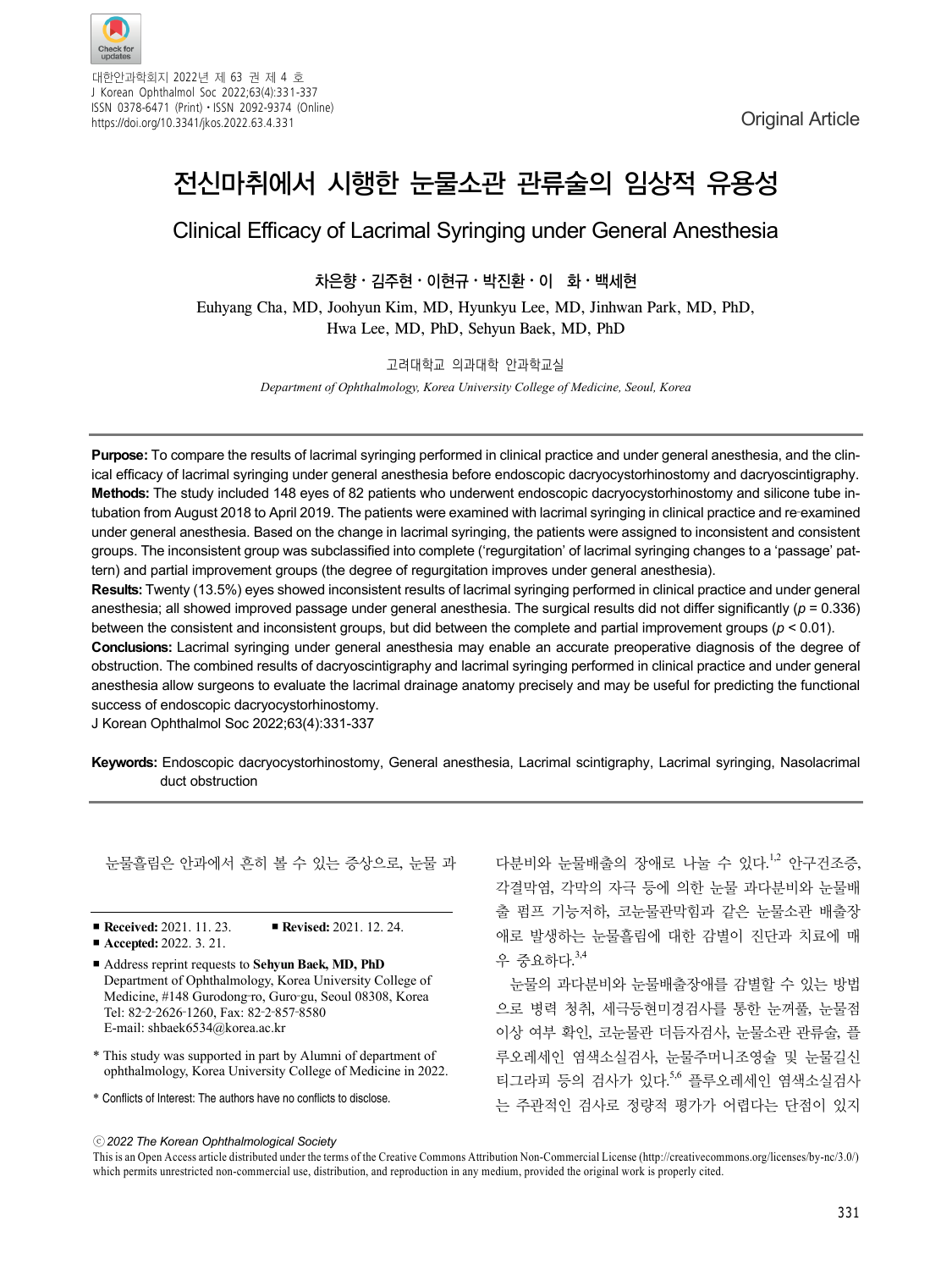만, 검사자의 숙련이 필요한 눈물소관 관류술에 비해 쉽게 시행할 수 있다는 장점이 있다.<sup>79</sup> 눈물길신티그라피는 방사 성 동위원소를 사용하고 값비싸며 번거롭다는 단점이 있어 그동안 널리 사용되지 않았지만 객관적인 검사로 눈물소관 의 기능 및 생리적인 측면을 평가할 수 있고, 해부학적인 정보도 일부 알 수 있다는 장점이 있어 최근 그 사용이 늘 고 있다. 또한 검사 시행 시 상대적으로 환자의 불안감 및 통증이 적어 코눈물관막힘의 진단을 위해 유용하게 사용될 수 있다. 10-12

눈물소관 관류술은 코눈물관의 협착 여부를 확인하기 위 해 시행하는 중요한 검사이다. 하지만 좁은 눈물점으로 눈 물소관 캐뉼라(lacrimal cannula)를 삽입하여 관류 상태를 파악해야 하는 다소 침습적인 검사이기에 시술자의 숙련도 에 따라 검사의 정확도가 달라질 수 있으며, 환자의 협조 정도가 검사 결과에 영향을 미칠 수 있다. 13‐15

이전 연구들에서 눈물흘림 증상에 이용되는 각 검사의 유용성에 대해서는 여러 보고가 있었으나,<sup>79</sup> 눈물소관 관류 술에 대하여 전신마취 하 시행한 결과를 마취 없이 시행한 검사 결과와 비교한 연구는 없었다. 이에 본 연구는 수술 전 외래에서 시행한 눈물소관 관류술과 전신마취 하 시행 한 눈물소관 관류술 결과를 비교하고, 눈물길신티그라피와 전신마취 하 시행한 눈물소관 관류술 결과가 가지는 임상 적 유용성에 대해 알아보고자 하였다.

#### 대상과 방법

2018년 8월부터 2019년 4월까지 본원에서 원발코눈물관 막힘 또는 기능코눈물관막힘으로 진단되어 전신마취 하 코 경유눈물주머니코안연결술 또는 실리콘관삽입술을 받은 환 자들을 대상으로 후향적 연구를 진행하였다. 수술 후 경과 관찰 기간이 4개월 이내인 환자, 급성눈물주머니염, 연조직 염이 동반된 환자, 항암 치료의 과거력, 안와골절 수술력 등 이차코눈물관막힘 의심 환자는 연구에서 제외하였다.

수술 전 눈물소관 관류술, 플루오레세인 염색소실검사 및 눈물길신티그라피를 시행하였으며, 전신마취 후 수술 시작 직전 동일 검사자에 의해 눈물소관 관류술을 재시행 하였다. 플루오레세인 염색소실검사에서 양성, 눈물길신티 그라피에서 눈물지연, 눈물소관 관류술에서 역류가 관찰되 는 경우 '원발코눈물관막힘'으로 정의하였다. 눈꺼풀이완 및 눈꺼풀겉말림과 같은 눈꺼풀에서의 눈물배출에 영향을 줄 수 있는 요인을 제거하고 플루오레세인 염색소실검사 양성, 눈물길신티그라피에서 눈물지연, 눈물소관 관류술에 서 통과가 관찰되는 경우 '기능코눈물관막힘'으로 정의하 였다. 16

플루오레세인 염색소실검사는 2% 플루오레세인 용액 한 방울을 아래눈꺼풀 결막주머니에 점안하고, 5분 후에 남아 있는 색소의 양상에 따라 0에서 4+까지 분류하였다. 0은 플 루오레세인 색소가 결막주머니에 전혀 남아있지 않은 경우, 1은 얇은 색소 띠가 남아 있는 경우, 3은 거의 모든 색소가 남아있는 경우, 2는 1과 3의 사이만큼의 색소가 남아있는 경우로 분류하였다. 0과 1은 플루오레세인 염색소실검사 음성, 2와 3은 플루오레세인 염색소실검사 양성으로 분류하였다.

눈물소관 관류술은 생리식염수를 넣은 3 mL 주사기에 연결된 26게이지 관류용 바늘을 눈물점을 통해 눈물소관 내로 삽입한 뒤 생리식염수를 주입하여 코나 목 뒤로 넘어 가는지 확인하였다. 이후 역류되는 생리식염수의 양과 코 나 목 뒤로 넘어가는지 여부에 따라 '통과', '부분 통과' 및 '완전 역류'로 분류하였다. 환자가 코나 목 뒤로 식염수가 넘어오는 것을 느끼고, 눈물점으로의 역류가 전혀 없는 경 우를 '통과', 환자가 식염수가 넘어오는 것을 느끼기는 하 였으나, 검사자가 눈물점으로의 역류 소견을 관찰할 수 있 는 경우를 '부분 통과', 환자가 식염수가 넘어오는 것을 전 혀 느끼지 못하고, 검사자가 눈물점으로 역류되는 소견을 관찰할 수 있는 경우를 '완전 역류'로 정의하였다. '부분 통 과'의 경우 역류되는 양에 따라 50% 이상 역류 시 중증 역 류, 25‐50% 역류 시 중등도 역류, 25% 이하 역류 시 경도 역류로 분류하였다.

눈물길신티그라피는 Millennium VG nuclear imaging system (GE Medical System, Milwaukee, TX, USA)을 이 용하여 촬영하였다. 환자를 감마카메라 앞에 앉히고 0.5% proparacaine을 이용하여 점안마취한 후 양안 아래 결막낭 에 100 μCi의 99mTc‐Pertechnetate 10 μL씩을 각각 점안한 후 30분까지 5분마다 눈물길신티그라피를 촬영하였다. 검 사 결과 양상에 따라 정상군, 눈물주머니 앞 폐쇄군, 코눈 물관 앞 폐쇄군, 코눈물관 내 폐쇄군으로 분류하고 각 군의 빈도를 조사하였다.<sup>10,17</sup>

코경유눈물주머니코안연결술은 코눈물관 완전폐쇄와 코 눈물관 부분폐쇄로 진단받았지만 증상이 1년 이상인 경우 시행하였다. 18,19 실리콘관삽입술은 코눈물관 부분폐쇄 또는 기능적 폐쇄로 진단받았으며 눈물흘림 증상이 1년 이내인 경우로 환자가 전신마취 하 실리콘관삽입술만을 원하는 경 우 술자의 판단 하에 시행하였다.<sup>20,21</sup>

본 연구에서는 수술 후 4개월 시기에 실리콘관 제거 후 수술 성공 유무를 판정하였으며, 해부학적 성공은 코내시 경검사 결과에서 육아종 형성이 없으면서 골공의 완전한 개방 상태로 정의하였다. 기능적 성공은 환자의 주관적 증 상 및 눈물흘림의 정도를 Munk's score를 사용하여 평가하 였다. 19 Munk's score에서 grade 0은 '호전', grade 1은 '양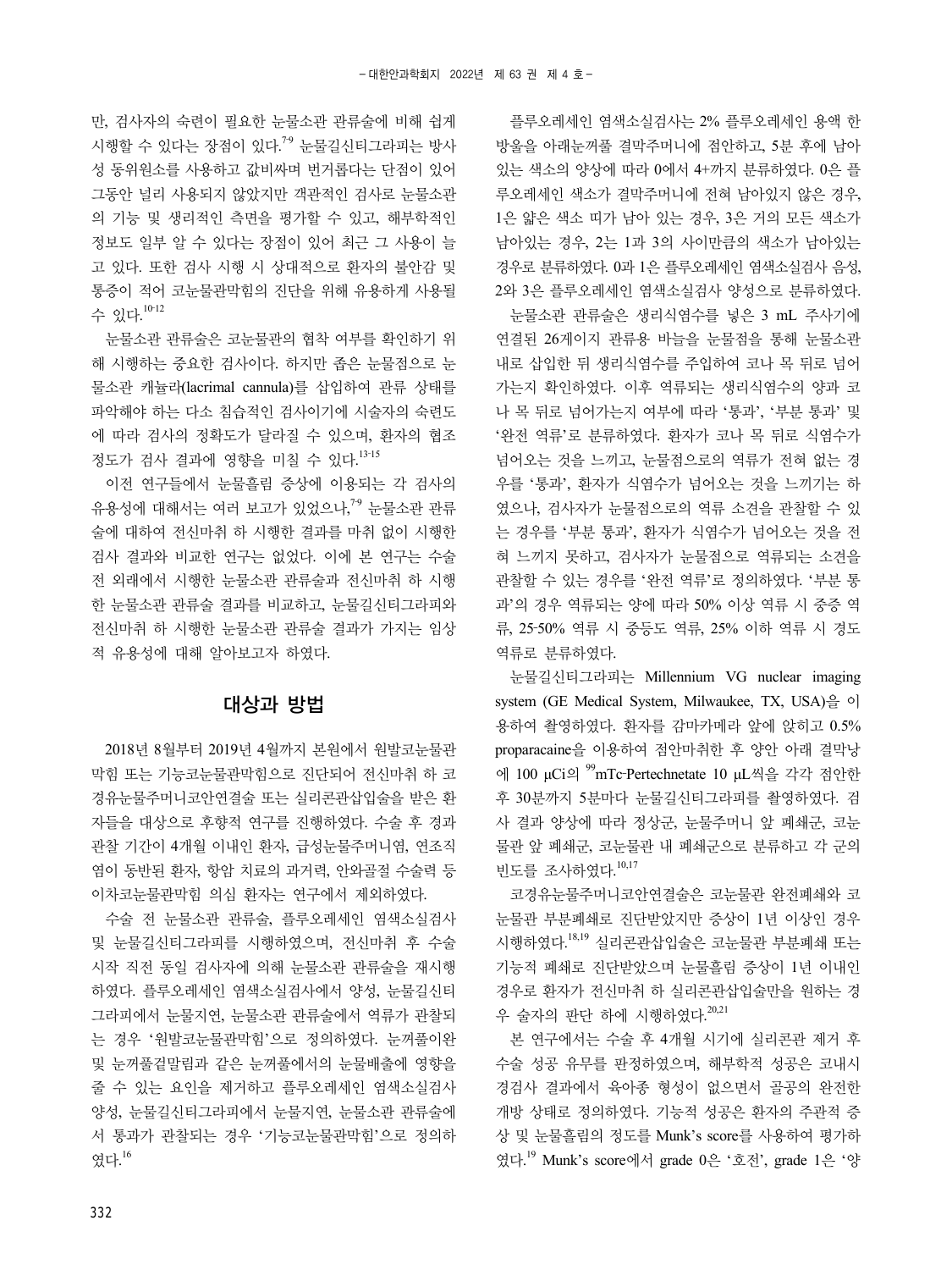호' 및 grade 2 이상은 '실패'로 정의하였다.

외래에서 시행한 눈물소관 관류술 결과와 전신마취 하 시행한 눈물소관 관류술 결과의 차이를 분석하여 변화가 없는 경우 눈물소관 관류술 비변화군, 변화를 보일 경우 변 화군으로 분류하였다. 또한 눈물소관 관류술 변화군을 전 신마취 하 시행한 눈물소관 관류술 결과에서 '통과'로 결과 가 변하는 경우 완전호전군, 역류의 정도가 호전된 경우 부 분호전군으로 세부 분류하였다.

통계적 분석은 SPSS version 24.0 (IBM Corp., Armonk, NY, USA)을 사용하였다. 연속형 자료는 독립표본 Mann‐ Whitney의 *U* 검정을 사용하였고, 범주형 자료는 chi 제곱 검정을 사용하여 비교하였다. *p*값이 0.05 미만인 경우를 통 계학적 의의가 있는 것으로 판정하였다. 본 연구는 고려대 학교 구로병원 임상시험 심사위원회 승인을 받아 진행하였 고 헬싱키선언을 준수하였다(IRB 승인번호 2022GR0018).

#### 결 과

전체 환자 82명, 148안이 연구에 포함되었으며, 남자 26명,

**Table 1.** The comparison of results of lacrimal syringing performed in clinical practice and under general anesthesia

| Lacrimal syringing     |                          |       |
|------------------------|--------------------------|-------|
| In clinical practice   | Under general anesthesia | Eyes  |
| Complete regurgitation | Mild regurgitation       |       |
|                        | Passage                  | $2^*$ |
| Severe regurgitation   | Moderate regurgitation   | 2     |
| Moderate regurgitation | Mild regurgitation       | 2     |
|                        | Passage                  | $2^*$ |
| Mild regurgitation     | Passage                  | $8^*$ |

\* Complete improvement group.

여자 56명이었다. 원발코눈물관막힘으로 진단된 경우가 124안, 기능코눈물관막힘으로 진단된 경우가 24안이었다. 환자의 평균 연령은 67.0 ± 10.0세(40‐83)였다. 눈물길신티 그라피의 폐쇄 양상에 따른 분류에서는 눈물주머니 앞 폐 쇄를 보인 군은 148안 중 19안(13.0%), 코눈물관 앞 폐쇄를 보인 군이 148안 중 48안(32.8%), 코눈물관 내 폐쇄를 보인 군은 148안 중 60안(40.2%)이었다.

코경유눈물주머니코안연결술을 시행받은 118안 중 해부 학적 성공률은 112안(94.9%), 실패는 6안(5.1%)이었다. 기능 적 성공률은 코경유눈물주머니코안연결술을 시행받은 118안 중 108안(91.4%), 실리콘관삽입술을 시행받은 30안 중 27안 (89.9%)이었다.

외래에서 시행한 눈물소관 관류술 결과와 전신마취 하 시행한 눈물소관 관류술 결과를 비교하였을 때 전신마취 하 시행한 눈물소관 관류술에서 결과의 변화를 보이는 경 우는 20안(13.5%)이었으며, 모두 호전 양상을 보였다. 외래 에서 시행한 눈물소관 관류술에서 역류 소견을 보였지만 전신마취 하 시행한 눈물소관 관류술에서 '통과' 소견으로 변화된 결과를 보인 완전호전군은 20안 중 12안(60%), 역 류 정도가 호전된 부분호전군은 8안(40%)이었다(Table 1).

눈물소관 관류술 비변화군과 변화군에서 성별에 따라 통 계적으로 유의한 차이가 있었으며, 남성에서 전신마취 하 눈물소관 관류술 변화 비율이 더 높았다(남성 25%, 여성 8%, *p*<0.01) (Table 2). 눈물소관 관류술 비변화군과 변화 군에서 나이, 유병 기간, 추적 관찰 기간, 치료 방법에 따른 유의한 차이는 없었다(Table 2).

눈물소관 관류술 비변화군에서 수술 후 증상의 경과는 호전 116안(90.6%), 양호 8안(6.25%), 실패 4안(3.13%)이 었고, 눈물소관 관류술 변화군에서 수술 후 증상의 경과는 호전 16안(80.0%), 양호 3안(15.0%), 실패 1안(5.0%)이었

**Table 2.** Demographic of patients and associated factors affecting the results of lacrimal syringing (in clinical practice/under general anesthesia)

|                                | Consistent group ( $n = 20$ eyes) | Inconsistent group ( $n = 128$ eyes) | $p$ -value            |
|--------------------------------|-----------------------------------|--------------------------------------|-----------------------|
| <b>Sex</b>                     |                                   |                                      | $< 0.01$ <sup>*</sup> |
| Male                           | 36                                | 12                                   |                       |
| Female                         | 92                                | 8                                    |                       |
| Age (years)                    | $66.1 \pm 9.9$ (40-79)            | $65.7 \pm 8.6$ (50-83)               | $0.87^{\dagger}$      |
| Duration of epiphora (months)  | $31.8 \pm 15.1$ (6-60)            | $32.7 \pm 13.9$ (6-60)               | $0.79$ <sup>†</sup>   |
| Duration of follow up (months) | $10.6 + 1.8(6-13)$                | $9.9 + 1.8(6-13)$                    | $0.10^{\dagger}$      |
| Surgical method                |                                   |                                      | $0.22^*$              |
| <b>DCR</b>                     | 110                               | 8                                    |                       |
| <b>STI</b>                     | 18                                | 12                                   |                       |

Values are presented as mean  $\pm$  standard deviation (range) or number.

 $DCR =$  dacryocystorhinostomy;  $STI =$  silicone tube intubation.

\* Mann‐Whitney *U* test; † two independent sample *t*‐test.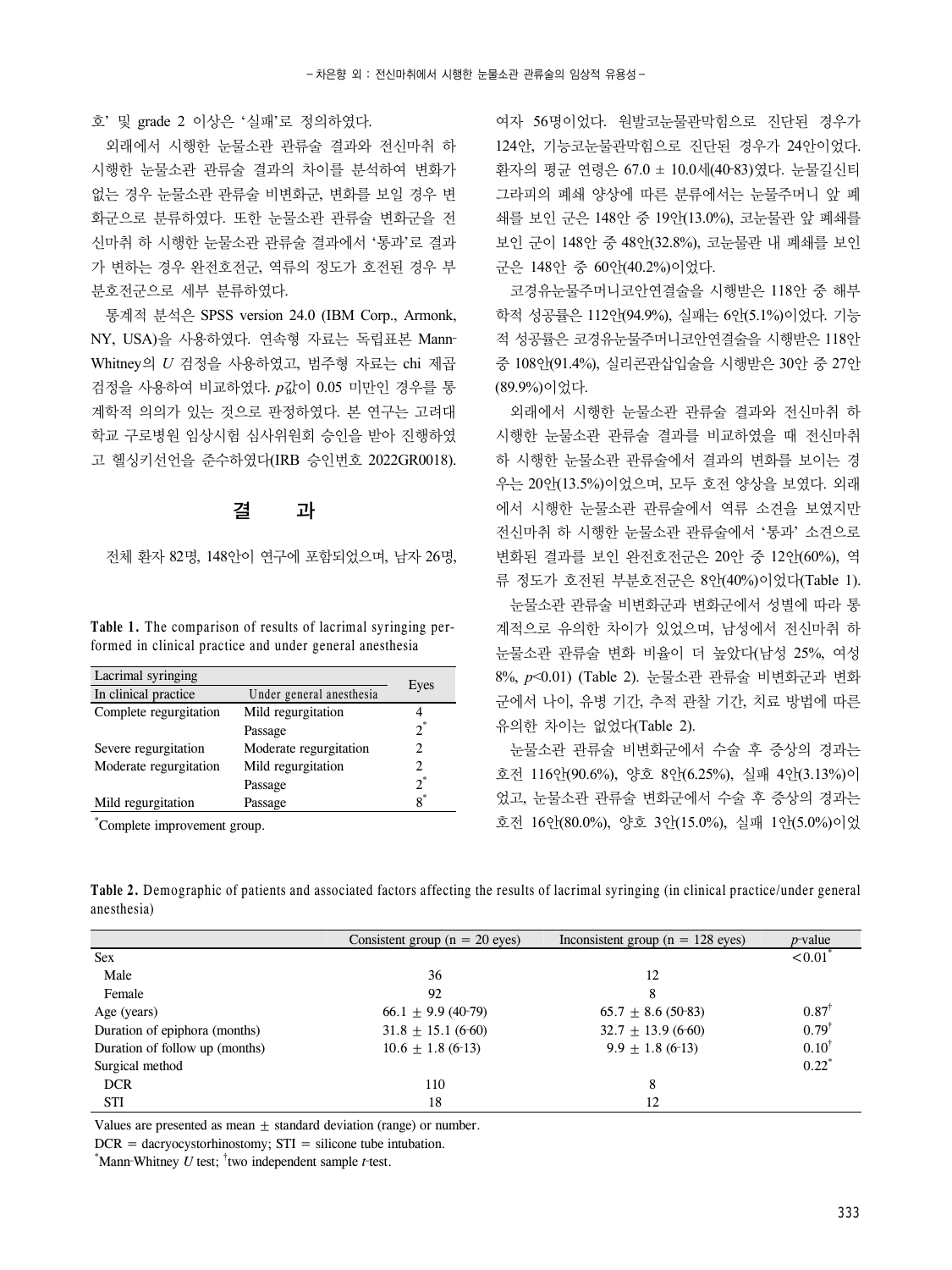

**Figure 1.** Functional success between the consistent group and Inconsistent group ( $p = 0.336$ , chi–square test).



**Figure 2.** Functional success between the complete improvement group and partial improvement group ( $\dot{p}$  < 0.01, chi–square test).

다. 두 군의 수술의 기능적 성공률에서 통계학적으로 유의 한 차이는 관찰되지 않았다(*p*=0.336) (Fig. 1).

눈물소관 관류술 변화군 중 완전호전군의 수술 후 증상의 경과는 호전 9안(75%), 양호 2안(16.7%), 실패 1안(8.3%)이 었고, 부분호전군의 수술 후 증상의 경과는 호전 7안(87.5%), 양호 1안(12.5%)으로 통계적으로 유의한 차이가 있었다 (*p*<0.01) (Fig. 2).

눈물소관 관류술 완전호전군과 부분호전군의 눈물길신 티그라피에서 확인되는 폐쇄 양상을 확인하였다. 눈물소관 관류술 완전호전군에서는 코눈물관 폐쇄가 8안(66.7%), 눈 물주머니 앞 폐쇄가 4안(33.3%), 눈물소관 관류술 부분호 전군에서는 코눈물관 폐쇄가 8안(100%)이었다. 눈물길신 티그래피를 통해 '눈물소관 관류술 완전호전군'은 코눈물 관 이외의 눈물길 근위부(33.3%)에서 해부학적 폐쇄 소견 을 보이는 것을 확인할 수 있었다(Table 3).

#### 고 찰

눈물소관 관류술은 코눈물관의 협착 여부를 확인하기 위 한 가장 대표적인 외래검사이다. 검사가 용이하고 외래에 서 시행 가능하며 결과를 바로 알 수 있다는 장점이 있다. 그러나 관류용 바늘을 이용해 좁은 눈물점으로 삽입해야 하는 검사로 외래에서 시행할 경우 환자의 순응도 및 협조 에 따라 결과가 바뀔 수 있으며, 기능적 폐쇄를 배제할 수 없다는 단점이 있다. 13,14 본 연구의 결과에 따르면, 전신마 취 하 시행한 눈물소관 관류술을 외래에서 시행한 결과와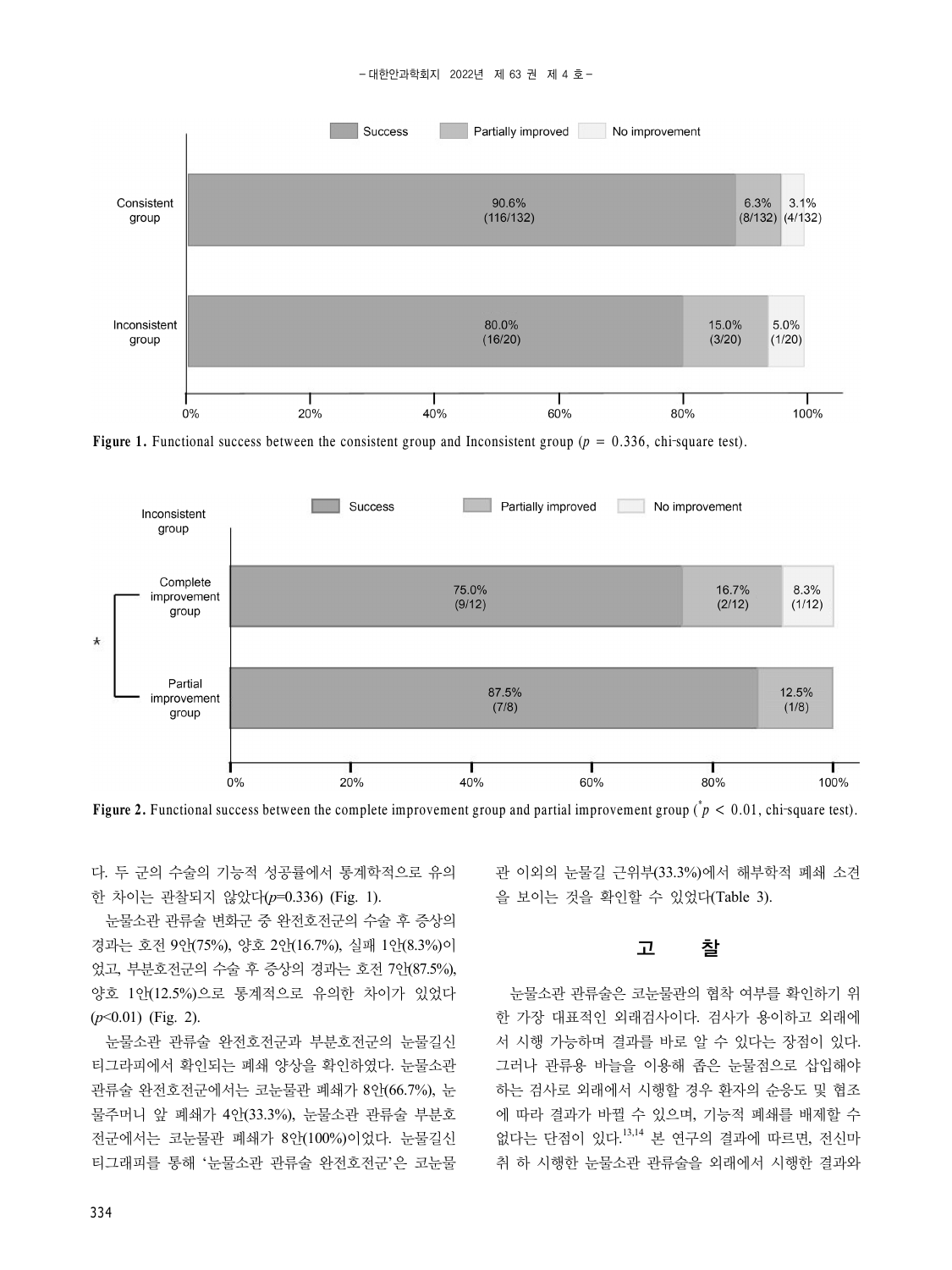| Preoperative dacryoscintigraphy | Lacrimal syringing                                 |                                          |  |
|---------------------------------|----------------------------------------------------|------------------------------------------|--|
|                                 | Complete improvement group $(n = 12 \text{ eyes})$ | Partial improvement group $(n = 8$ eyes) |  |
| Presac                          | 4(33.3)                                            | 0(0.0)                                   |  |
| Preduct                         | 0(0.0)                                             | 0(0.0)                                   |  |
| Intraduct                       | 8(66.7)                                            | 8(100.0)                                 |  |

**Table 3.** Results of dacryoscintigraphy in complete improvement group and partial improvement group

Values are presented as number (%).

비교하였을 때 13.5%에서 검사 결과의 변화를 보였으며, 모두 눈물소관 관류술 결과가 호전되는 양상을 보였다. 특 히 8%에서는 외래에서 시행한 눈물소관 관류술에서 역류 소견을 보였지만 전신마취 하 눈물소관 관류술을 시행하였 을 때 통과 소견을 보였다. 외래에서 눈물소관 관류술을 시 행할 때에는 환자의 불안감과 불편함으로 인해 눈을 꽉 감 거나 힘을 주게 되어 검사 결과가 정확하지 못할 수 있으므 로, 위양성에 주의해서 결과를 해석해야 할 것으로 생각된 다. 전신마취 하 눈물소관 관류술을 시행할 경우 검사 결과 에 영향을 줄 수 있는 요소들을 배제할 수 있기 때문에 해 부학적 폐쇄의 유무를 더 정확하게 판단할 수 있을 것으로 생각된다.

코경유눈물주머니코안연결술의 성공률은 원발 코눈물관 막힘군에서 97%, 기능 코눈물관막힘군에서 84% 정도로 보 고되고 있으며<sup>22,23</sup> 기능 코눈물관막힘의 경우보다 해부학적 폐쇄가 원인일 경우 수술적 성공률이 더 높다고 알려져 있 다.<sup>17,22</sup> 기존 연구<sup>24-26</sup>에 따르면 눈물길신티그라피는 검사 시 환자의 불안감 및 통증이 적어 생리적인 정상환경에서 눈물의 배출을 관찰할 수 있으며 눈물길의 기능적 폐쇄를 진단하는 데 도움이 된다고 한다. 외래에서 시행한 눈물소 관 관류술의 경우 환자 순응도, 협조 등과 같은 여러 가지 요소에 의한 위양성률이 높기 때문에 전신마취 하 시행한 눈물소관 관류술 및 눈물길신티그라피를 상호 보조적으로 사용하여, 원발코눈물관막힘과 기능코눈물관막힘의 감별 진 단 정확도를 높일 수 있으며, 수술 후 결과 예측을 보다 정 확하게 할 수 있을 것으로 생각된다. 이를 통해 기능코눈물 관막힘 환자들의 수술 결과가 원발코눈물관막힘 환자에 비 해 수술 성공률이 낮을 수 있다는 것을 미리 예측할 수 있 고, 이에 대해 환자에게 미리 설명할 수 있을 것이다.

본 연구의 경우 외래에서 시행한 눈물소관 관류술에서 역류 소견을 보였지만, 전신마취 하 시행한 눈물소관 관류 술에서 통과 소견을 보인 '눈물소관 관류술 완전호전군'은 눈물길신티그라피에서 코눈물관 이외의 눈물길 근위부 (33.3%)에서 해부학적 폐쇄 소견을 보였으며, 기능적 성공 률이 75%로 가장 낮은 것을 확인할 수 있었다. 눈물길신티 그라피를 통해 눈물소관의 해부학적 구조를 파악할 수 있 으며 $^{22}$  특히 눈물길 근위부의 폐쇄를 진단하는 데 효과적이 라고 하였다. <sup>27</sup> 따라서 외래에서 시행한 눈물소관 관류술에 서 역류 소견을 보이더라도, 전신마취 하 눈물소관 관류술 을 시행하여 위양성군에 대하여 감별하고, 눈물길신티그라 피를 통하여 객관적인 해부학적 구조를 파악할 필요성이 있다. 이를 통해 환자의 협착의 정도와 협착의 위치를 종합 적으로 파악할 수 있을 것으로 기대되며, 코눈물관막힘 환 자의 수술 적응증 결정에 도움을 받을 수 있을 것이다.<sup>2426</sup> 또한 수술 후 눈물소관의 해부학적 폐쇄가 호전되었음에도 불구하고 지속적인 눈물흘림을 호소하는 '기능적 실패'의 발생을 예측하는 데 유용한 정보를 얻을 수 있을 것이 다. 19,28

코경유눈물주머니코안연결술 후 눈물길의 해부학적 문 제가 없고, 눈꺼풀 위치 이상이나 안구 표면의 문제 등 눈 물흘림을 유발할 수 있는 다른 요인이 없음에도 불구하고 지속적인 눈물흘림을 호소하는 환자들에 대하여 '기능적 실패'로 정의하며, 이에 대하여 이차 실리콘관삽입술, 존스 관삽입술이 기능적 실패의 치료 방법으로 사용되고 있 다.<sup>29,30</sup> 기존 여러 연구들<sup>19,29</sup>에 따르면 코경유눈물주머니코 안연결술 후 실리콘관 삽입 상태에서는 증상이 호전되었다 가 실리콘관 제거 후 눈물이 발생하는 기능적 실패의 치료 에는 이차 실리콘관삽입술이 효과적이며, 이를 실리콘관 삽입을 통한 눈물소관 확장으로 눈물소관의 관류문제(flow system)를 개선하는 기전으로 설명하고 있다. 코경유눈물 주머니코안연결술은 눈물주머니 이하에서 발생하는 흐름 의 저항성을 개선하는 것에 효과적이지만 상대적으로 눈물 소관의 해부학적 폐쇄로 인해 흐름의 저항성이 있는 경우 효과의 제한이 있다고 보고하였다. 여러 연구자들이 눈물 길신티그라피를 이용하여 눈물길의 해부학적 구조, 눈물의 배출 기능 및 눈물 펌프 기능에 대한 유용한 결과를 얻을 수 있다고 하였다.  $^{10,25,27,31}$  또한 Peter and Pearson $^{27}$ 은 눈물 길 근위부의 폐쇄를 진단하는 데 있어 눈물길신티그라피가 효과적이라고 보고하였다. 눈물길신티그라피를 통해 눈물 펌프 기능평가와 눈물주머니 이하의 해부학적 구조에 대한 정보를 파악하여 코경유눈물주머니코안연결술 후 발생할 수 있는 기능적 실패에 취약한 군을 예측해 볼 수 있으며,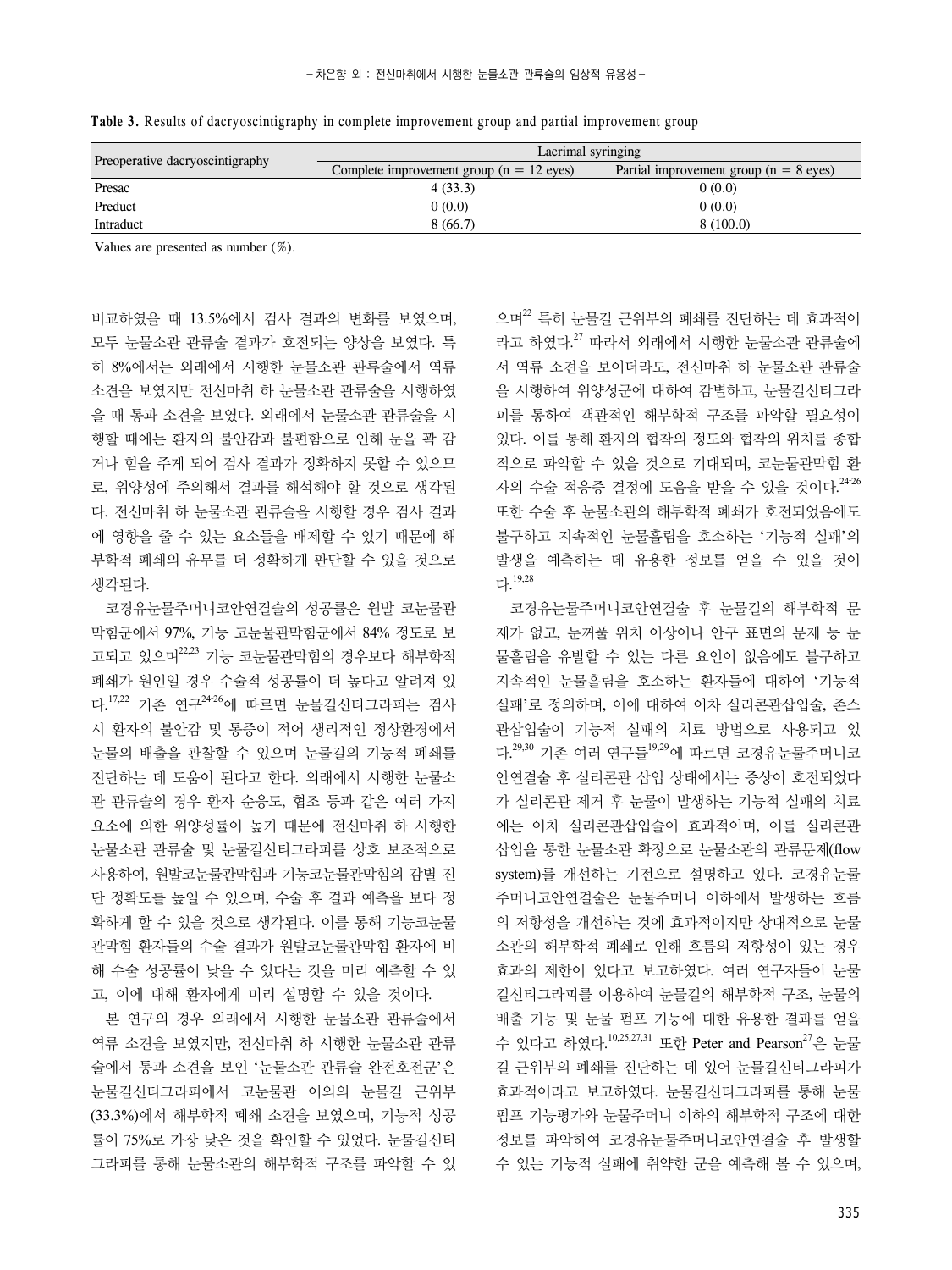특히 눈물소관 관류 문제와 관련된 기능적 실패 치료에서 이차 실리콘관삽입술을 고려할 때 유용한 정보를 제공해 줄 수 있을 것이라고 생각된다.

본 연구의 제한점으로 눈물소관 관류술의 결과가 객관적 인 수치가 아닌 한 명의 검사자의 주관적인 판단으로 분류 된 점을 들 수 있으며, 전신마취 하 실리콘관삽입술을 시행 받은 개체수가 상대적으로 적어 이로 인한 선택적 비뚤림 (selection bias)이 있다. 또한 코경유눈물주머니코안연결술 및 실리콘관삽입술의 경우 장기 추적 관찰 시 수술 성공률 의 차이가 벌어질 수 있다. 본 연구에서는 수술 후 4개월 시기에 실리콘관 제거 후 두 수술의 성공 유무를 판정하였 으며 기존 연구와 유사하게 실리콘관삽입술 성공률<sup>32,33</sup>  $92\%$  및 코경유누물주머니코안연결술 성공률<sup>22</sup>  $96\%$ 을 확 인하였다. 실리콘관삽입술의 성공률은 비교적 단기간의 경 과 관찰에서는 효과가 좋은 것으로 보고되나, 장기간 경과 관찰 시 증상의 재발의 가능성이 높아지는 것으로 보고되 어 추후 연구에서는 장기 추적 관찰에 대한 연구가 필요할 것으로 생각된다.

결론적으로 외래에서 눈물소관 관류술을 시행할 경우 환 자에게 충분한 설명을 통해 긴장감을 줄여 안정된 상태에 서 검사를 시행하는 것이 코눈물관막힘을 정확히 진단하는 데 있어 중요하다. 또한 코경유눈물주머니코안연결술 전에 전신마취 하 눈물소관 관류술을 시행함으로써 보다 정확한 코눈물관 협착 정도를 확인할 수 있으며, 눈물길신티그라 피 결과를 함께 고려하여 협착의 위치를 파악함으로써 수 술 결과를 보다 정확하게 예측할 수 있을 것이다.

#### **REFERENCES**

- 1) Jones LT. An anatomical approach to problems of the eyelids and lacrimal apparatus. Arch Ophthalmol 1961;66:111‐24.
- 2) Kanski JJ. Disorders of the lacrimal drainage system. Clinical ophthalmology. Oxford: Butterworth-Heinemann, 1997;43-52.
- 3) Blackmore KJ, Ainsworth G, Robson AK. Epiphora: an evidence based approach to the 12 minute consultation. Clin Otolaryngol 2010;35:210‐4.
- 4) Shen GL, Ng JD, Ma XP. Etiology, diagnosis, management and outcomes of epiphora referrals to an oculoplastic practice. Int J Ophthalmol 2016;9:1751‐5.
- 5) Jeffrey JH, Myron Y, Jay SD. The lacrimal drainage system. Ophthalmology 1999;7:171‐8.
- 6) Kim CH, Lew H, Yun YS. Correspondence among the canaliculus irrigation test, dacryocystography and Jones test in the epiphora patients. J Korean Ophthalmol Soc 2007;48:1017‐22.
- 7) MacEwen CJ, Young JD. The fluorescein disappearance test (FDT): an evaluation of its use in infants. J Pediatr Ophthalmol Strabismus 1991;28:302‐5.
- 8) Zappia RJ, Milder B. Lacrimal drainage function. 2. The fluorescein dye disappearance test. Am J Ophthalmol 1972;74:160‐2.
- 9) O'Donnell BA, Clement CI. Assessing patients with epiphora who are patent to syringing: clinical predictors of response to dacryocystorhinostomy. Ophthalmic Plast Reconstr Surg 2007; 23:173‐8.
- 10) Joo KS, Lee JK. Comparison of lacrimal scintigraphy and fluorescein dye disappearance test in functional blockage of lacrimal system. J Korean Ophthalmol Soc 2011;52:1013‐8.
- 11) Rossomondo RM, Carlton WH, Trueblood JH, Thomas RP. A new method of evaluating lacrimal drainage. Arch Ophthalmol 1972;88: 523‐5.
- 12) Amanat LA, Hilditch TE, Kwok CS. Lacrimal scintigraphy. II. Its role in the diagnosis of epiphora. Br J Ophthalmol 1983;67:720‐8.
- 13) Beigi B, Uddin JM, McMullan TF, Linardos E. Inaccuracy of diagnosis in a cohort of patients on the waiting list for dacryocystorhinostomy when the diagnosis was made by only syringing the lacrimal system. Eur J Ophthalmol 2007;17:485‐9.
- 14) Kim S, Yang S, Park J, et al. Correlation between lacrimal syringing test and dacryoscintigraphy in patients with epiphora. J Craniofac Surg 2020;31:e442‐5.
- 15) Cuthbertson FM, Webber S. Assessment of functional nasolacrimal duct obstruction–a survey of ophthalmologists in the southwest. Eye (Lond) 2004;18:20‐3.
- 16) Jeong HW, Cho NC, Ahn M. Result of silicone tube intubation in patients with epiphora who showing normal finding in dacryocystography. J Korean Ophthalmol Soc 2008;49:706‐12.
- 17) Peter NM, Pearson AR. External dacryocystorhinostomy for the treatment of epiphora in patients with patent but non-functioning lacrimal systems. Br J Ophthalmol 2010;94:233‐5.
- 18) Linberg JV, McCormick SA. Primary acquired nasolacrimal duct obstruction. A clinicopathologic report and biopsy technique. Ophthalmology 1986;93:1055‐63.
- 19) Yoon HY, Kim JH, Kim SE, et al. Treatment for functional failure after primary endonasal dacryocystorhinostomy. J Korean Ophthalmol Soc 2020;61:855-60.
- 20) Jung WH, Lee JH, Kim YJ, Yang JW. Silicone tube intubation with lacrimal endoscopy and endonasal dacryocystorhinostomy in adult nasolacrimal duct obstruction. J Korean Ophthalmol Soc 2020;61: 1257‐64.
- 21) Fulcher T, O'Connor M, Moriarty P. Nasolacrimal intubation in adults. Br J Ophthalmol 1998;82:1039‐41.
- 22) Wormald PJ, Tsirbas A. Investigation and endoscopic treatment for functional and anatomical obstruction of the nasolacrimal duct system. Clin Otolaryngol Allied Sci 2004;29:352‐6.
- 23) Zuercher B, Tritten JJ, Friedrich JP, Monnier P. Analysis of functional and anatomic success following endonasal dacryocystorhinostomy. Ann Otol Rhinol Laryngol 2011;120:231‐8.
- 24) Delaney YM, Khooshabeh R. External dacryocystorhinostomy for the treatment of acquired partial nasolacrimal obstruction in adults. Br J Ophthalmol 2002;86:533‐5.
- 25) Chung YA, Yoo IR, Oum JS, et al. The clinical value of dacryoscintigraphy in the selection of surgical approach for patients with functional lacrimal duct obstruction. Ann Nucl Med 2005;19:479‐83.
- 26) Lee SU, Kim EH, Lee JE, Lee JS. The clinical outcome of silicone tube intubation according to nasolacrimal duct obstruction sites by dacryoscintigraphy. J Korean Ophthalmol Soc 2006;47:863‐70.
- 27) Peter NM, Pearson AR. Comparison of dacryocystography and lacrimal scintigraphy in the investigation of epiphora in patients with patent but nonfunctioning lacrimal systems. Ophthalmic Plast